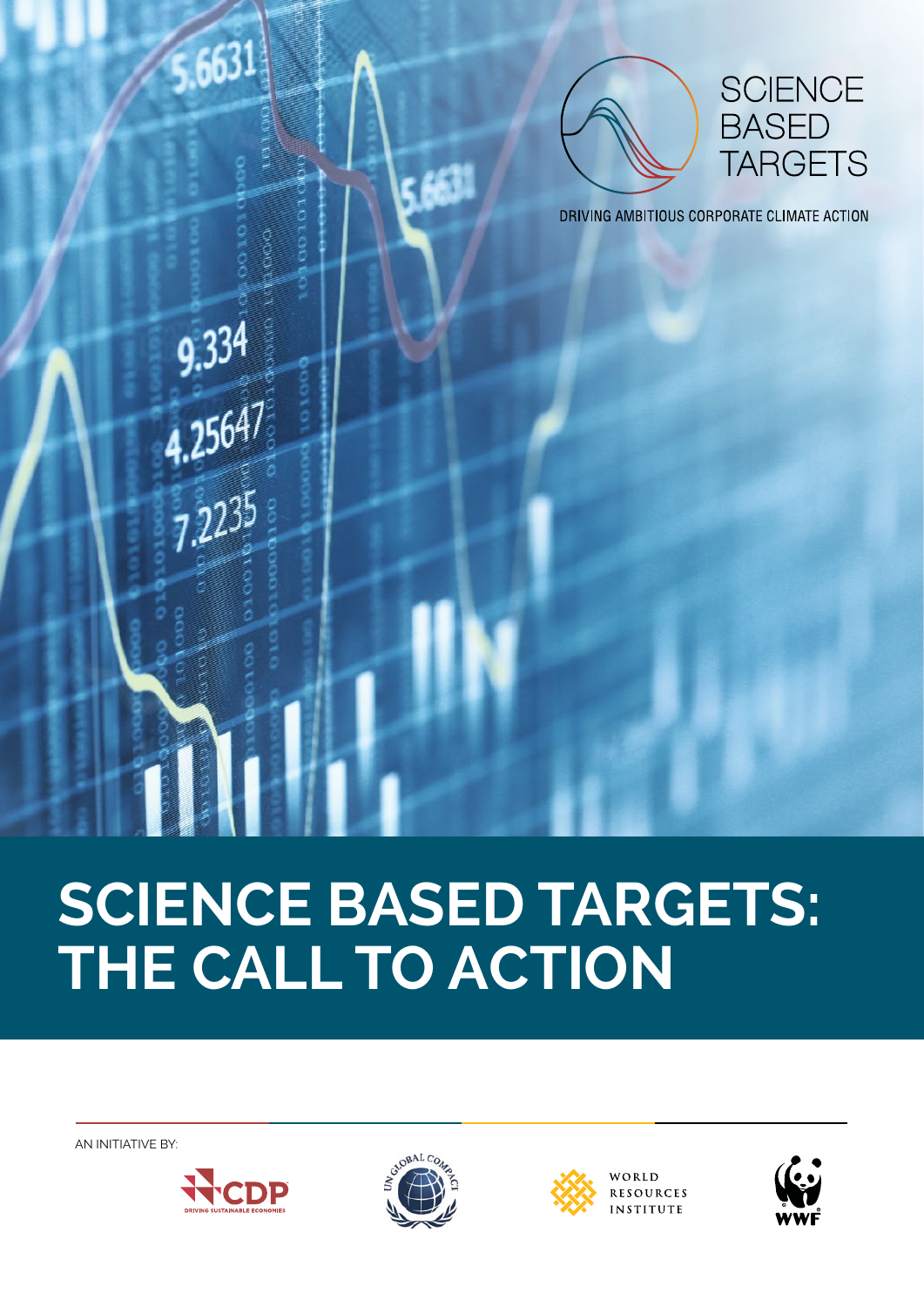# **DEFINITION OF SCIENCE-BASED TARGETS**

Targets adopted by companies to reduce greenhouse gas (GHG) emissions are considered "science-based" if they are in line with the level of decarbonization required to keep global temperature increase below 2 degrees Celsius compared to pre-industrial temperatures, as described in the Fifth Assessment Report of the Intergovernmental Panel on Climate Change (IPCC AR5).



# **Smart companies understand the risks posed by climate change and demonstrate leadership by setting science-based greenhouse gas reduction targets.**

More than 80 per cent of the world's 500 largest companies established emission reduction or energyspecific targets in the 2014-15 financial year $;$ <sup>1</sup> evidence that the business community is investing in a stable climate and seizing opportunities in the new low-carbon economy. The next step in protecting that investment is to ensure that GHG reduction targets are consistent with the pace recommended by climate scientists to limit the worst impacts of climate change.

Science Based Targets, a joint initiative by CDP, the United Nations Global Compact, the World Resources Institute (WRI) and WWF, identifies and promotes innovative approaches to setting ambitious and meaningful corporate GHG reduction targets.

Dozens of companies have already committed to align their GHG reduction targets with climate science, including businesses like H&M, Honda, Mars, National Grid and BT Group. This group continues to grow as more business leaders see the benefits of taking ambitious climate action.

# **COMPANIES AND THE ROLE OF CLIMATE CHANGE**

Despite the introduction of climate change mitigation measures by governments, companies, civil society and other actors, total anthropogenic GHG emissions are continuing to increase. Under the current trajectory, global mean temperatures are projected to increase by 3.7 to 4.8°C by the end of this century, far beyond the levels of warming that the international scientific community has identified as safe.

The world's carbon budget is the total volume of GHGs that can be emitted while providing a degree of confidence that temperature rise will be limited to a manageable 2 degrees Celsius. Science-based targets recognize that budget, limiting a company's GHG emissions to an allocation using various existing approaches.

Most of the global GHG emissions are either directly or indirectly influenced by the corporate sector. Companies have a clear role to play in protecting our climate and ensuring that the transition to a low-carbon economy is smooth and prosperous.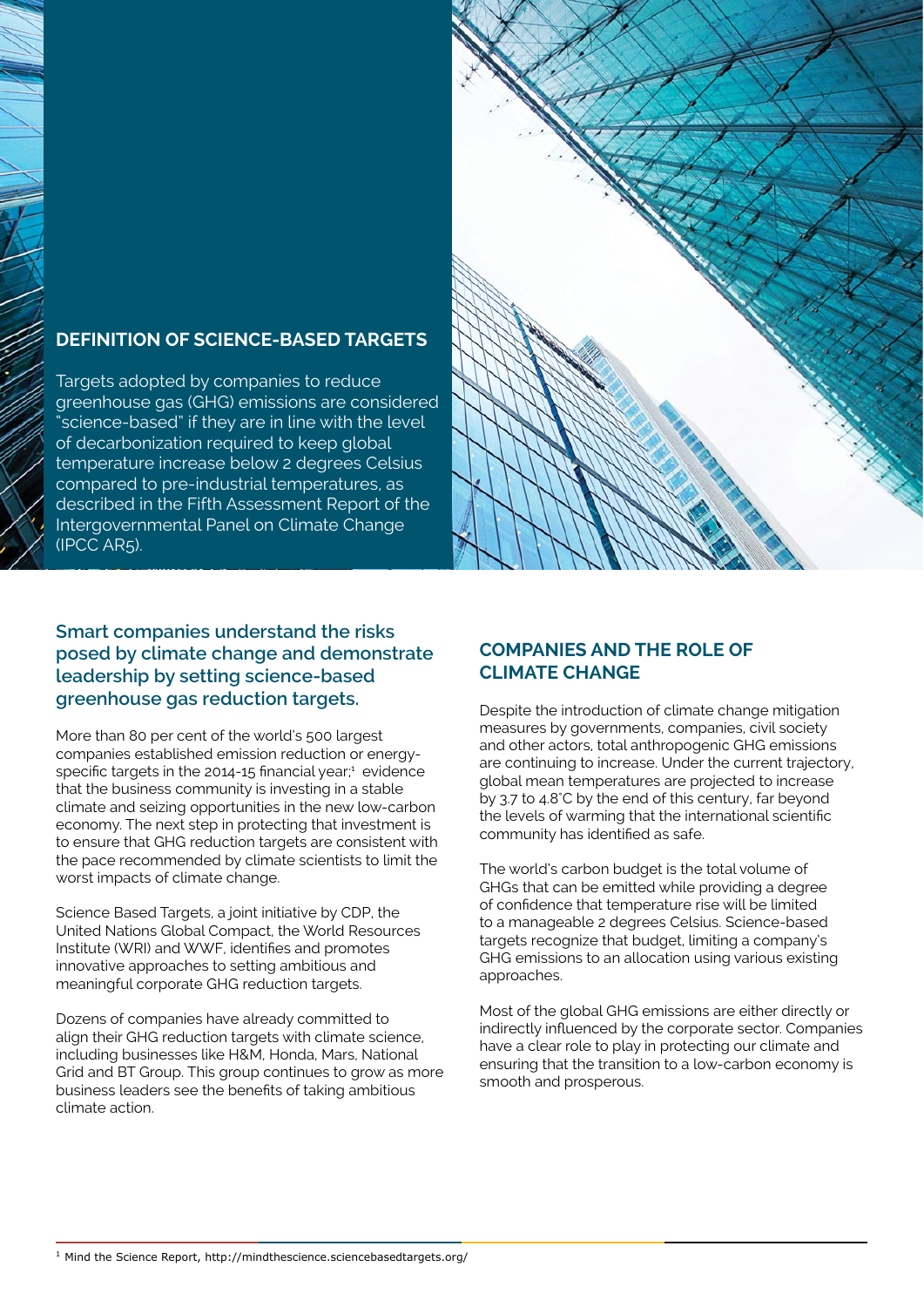# **BENEFITS OF SETTING SCIENCE-BASED TARGETS**

Reducing GHG emissions protects our climate and our communities – and it's also good for business. Companies that set science-based targets build long-term business value and safeguard their future profitability in four important ways:

#### **1. Drive innovation**

The transition to a low-carbon economy will catalyze the development of new technologies and operational practices. The companies that set ambitious targets now will lead innovation and transformation tomorrow.

**2. Save money and increase competitiveness** Setting ambitious targets now ensures a lean. efficient, and durable company in a future where resources become increasingly more expensive – particularly resources derived from fossil fuels. Rising prices of raw materials can mean the difference between profit and loss.

#### **3. Build credibility and reputation**

Companies taking a leadership position on climate bolster their credibility and reputation among stakeholders, including investors, customers, employees, policy makers and environmental groups. Approximately half of consumers worldwide believe climate change will have a negative effect on their own lives. and 65 per cent of consumers agree that human activity is responsible for climate change.<sup>2</sup> Meanwhile, companies increasingly want to do business with suppliers that are taking climate change seriously so that they can reduce GHG exposure in their value chain.

**4. Influence & prepare for shifting public policy** Taking ambitious action now helps companies stay ahead of future policies and regulations to limit GHG emissions. Companies that are seen as leaders are better able to influence policy makers and help shape developing legislation.

# **BECOME A CLIMATE LEADER**

The Science Based Targets initiative is calling on companies to demonstrate their leadership on climate action by publicly committing to science-based GHG reduction targets. **We aim to enlist 100 companies in 2015 and 250 companies by 2020.** All participating companies will be recognized at [sciencebasedtargets.org.](http://sciencebasedtargets.org.)

To join the movement and take this important step towards the low-carbon economy, complete the following three steps:

**1. Complete the commitment letter form** Submitting the 'Commitment Letter' indicates your company is committed to set a sciencebased target. Companies that submit a commitment letter will be recognized as "committed to setting a science-based target" at **[sciencebasedtargets.org](http://www.sciencebasedtargets.org/)**, as well as our partners' websites at **[We Mean Business](http://www.wemeanbusinesscoalition.org/take-action)** and **[CDP](https://www.cdp.net/en-US/Pages/RTP/adopt-science-based-targets.aspx)**.

> If your company has already developed a science-based target, submitting the letter indicates interest in joining the Call to Action and having your existing target reviewed for alignment with the Call to Action eligibility criteria (see step 3). Please email the completed commitment letter to info@sciencebasedtargets.org.



<sup>2</sup> National Geographic, Greendex 2014: Escolha do Consumidor e Meio Ambiente - Um Inquérito de Acompanhamento a Nível Mundial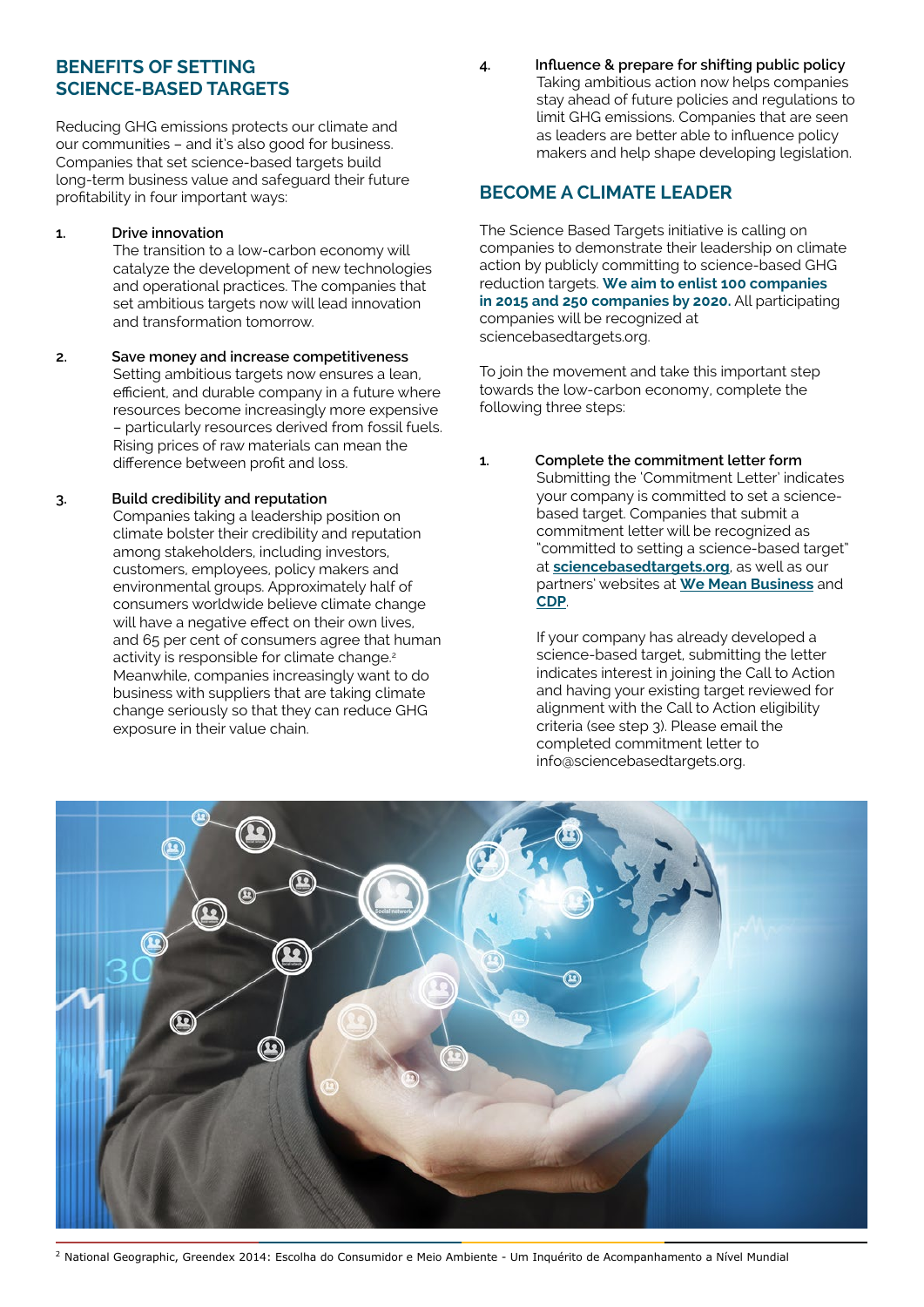

#### **2. Develop a target**

Your company will have 24 months to develop and announce a science-based target.

#### **3. Announce your target**

Your company must submit the 'Science Based Target Form'. The information provided enables the Science Based Targets team to review the target against the eligibility criteria. On confirmation, the company will be listed and showcased on the Science Based Targets website and in other communications.

Criteria for setting science-based targets include:

- **Boundary:** The target must cover company-wide Scope 1 and Scope 2 emissions and all relevant GHGs as required in the GHG Protocol Corporate Standard.
- **Timeframe:** The target must cover a minimum of 5 years and a maximum of 15 years from the date of announcement of the target.
- **Level of ambition:** At a minimum, the target will be consistent with the level of decarbonization required to keep global temperature increase to 2°C compared to pre-industrial temperatures, though we encourage companies to pursue greater efforts towards a 1.5° trajectory.
- **Scope 3:** An ambitious and measureable Scope 3 target with a clear time-frame is required when Scope 3 emissions cover a significant portion (greater than 40% of total scope 1, 2 and 3 emissions) of a company's overall emissions. The target boundary must include the majority of value chain emissions as defined by the GHG Protocol Corporate Value Chain (Scope 3) Accounting and Reporting Standard (e.g. top 3 categories, or 2/3 of total scope 3 emissions).
- **• Reporting:** The company will disclose companywide GHG emissions inventory on an annual basis.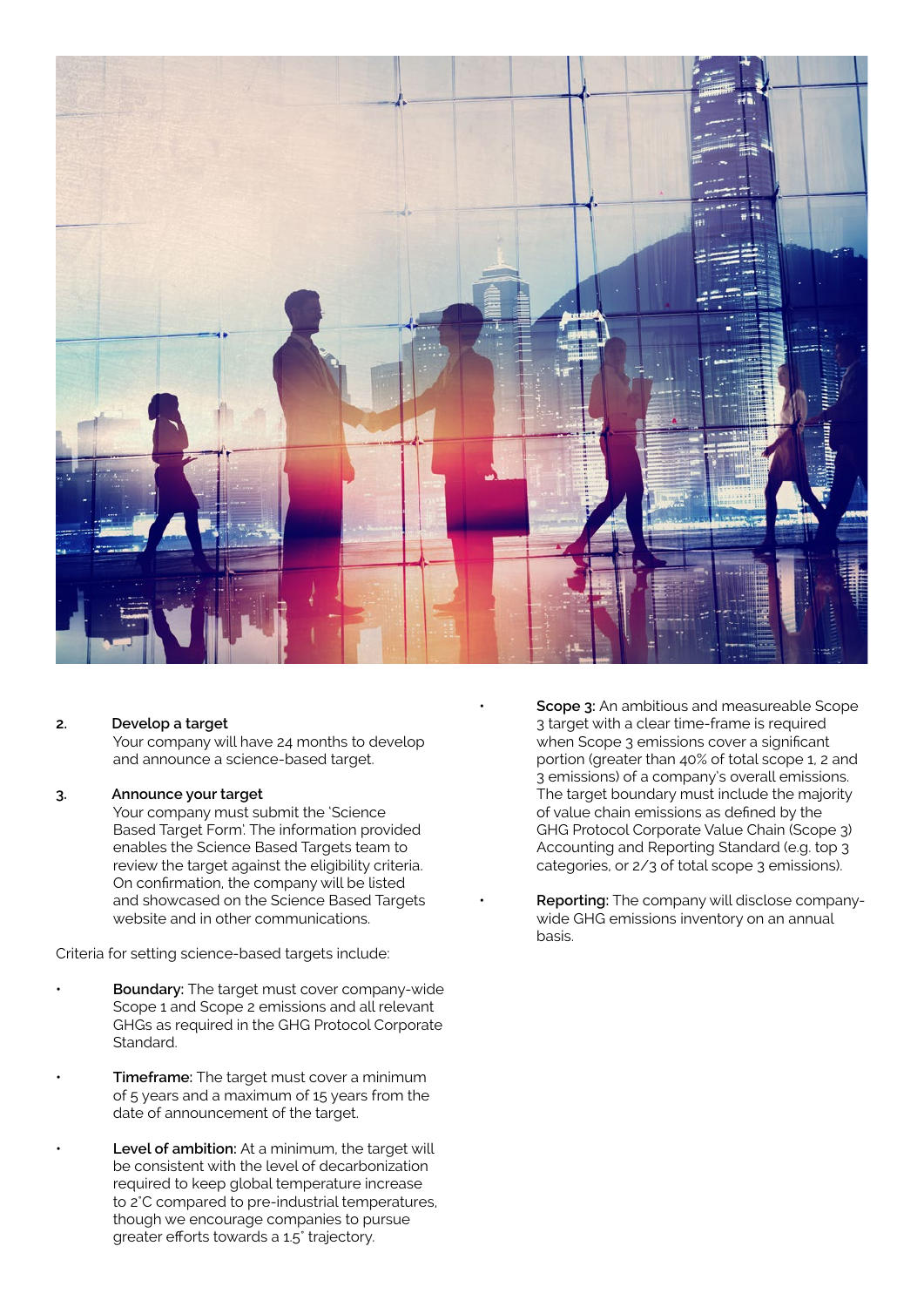Additional recommendations / requirements include:

- Companies are encouraged to also develop long-term goals (e.g. 2050).
- Companies are encouraged to express their targets on an absolute AND intensity basis.
- To ensure consistent tracking of performance over time, the target should be recalculated, as needed, to reflect significant changes that would compromise its relevance and consistency. A target recalculation should be triggered by significant changes in the types of gases in its greenhouse gas inventory, growth projections, other assumptions used with science-based target-setting methodologies and significant changes to your business or data and emissions factors used in your inventory process. The latter will also require recalculation of the base year inventory. Companies should check the validity of their target projections annually.
- Companies should complete a Scope 3 screening before setting their GHG emission reduction targets.

### Financial institutions:

- Financial institutions are invited to commit to setting science-based targets for scope 1 and 2 and for their investment activities under the Call to Action by submitting the commitment letter. However, because there is not yet sufficient development as to how to assess financial institutions' scope 3 emissions against a 2°C trajectory, the partners of the Science Based Targets initiative are currently not be able to verify the targets.
	- Financial institutions that submit the commitment letter will be invited to participate in future developments in this area.

#### **HOW WE CAN HELP YOU**

CDP, UN Global Compact, WRI and WWF provide guidance, resources and support for companies interested in setting science based targets:

- 1. Participating companies may choose the most suitable methodology for setting science-based targets. One method is the Sectoral Decarbonization Approach (SDA). The SDA is sector-specific, enabling users to account for differences in mitigation potentials and costs among sectors and is most suitable for companies in the following sectors: Aluminum, iron and steel, cement, power generation, transport (air, light-road, heavy-road, rail), pulp and paper, and service buildings.
- 2. Companies are invited to webinars, workshops, and events to build capacity and share corporate knowledge about setting science-based targets.
- 3. Participating companies are recognized and profiled on www,sciencebasedtargets. org, corporate factsheets, and other communication activities planned by the Initiative.
- 4. Participating companies receive a detailed review of their target to ensure it meets the established criteria.
- 5. For a fee, interested companies can receive more in-depth technical support from the Science Based Targets partner organizations to develop their target.